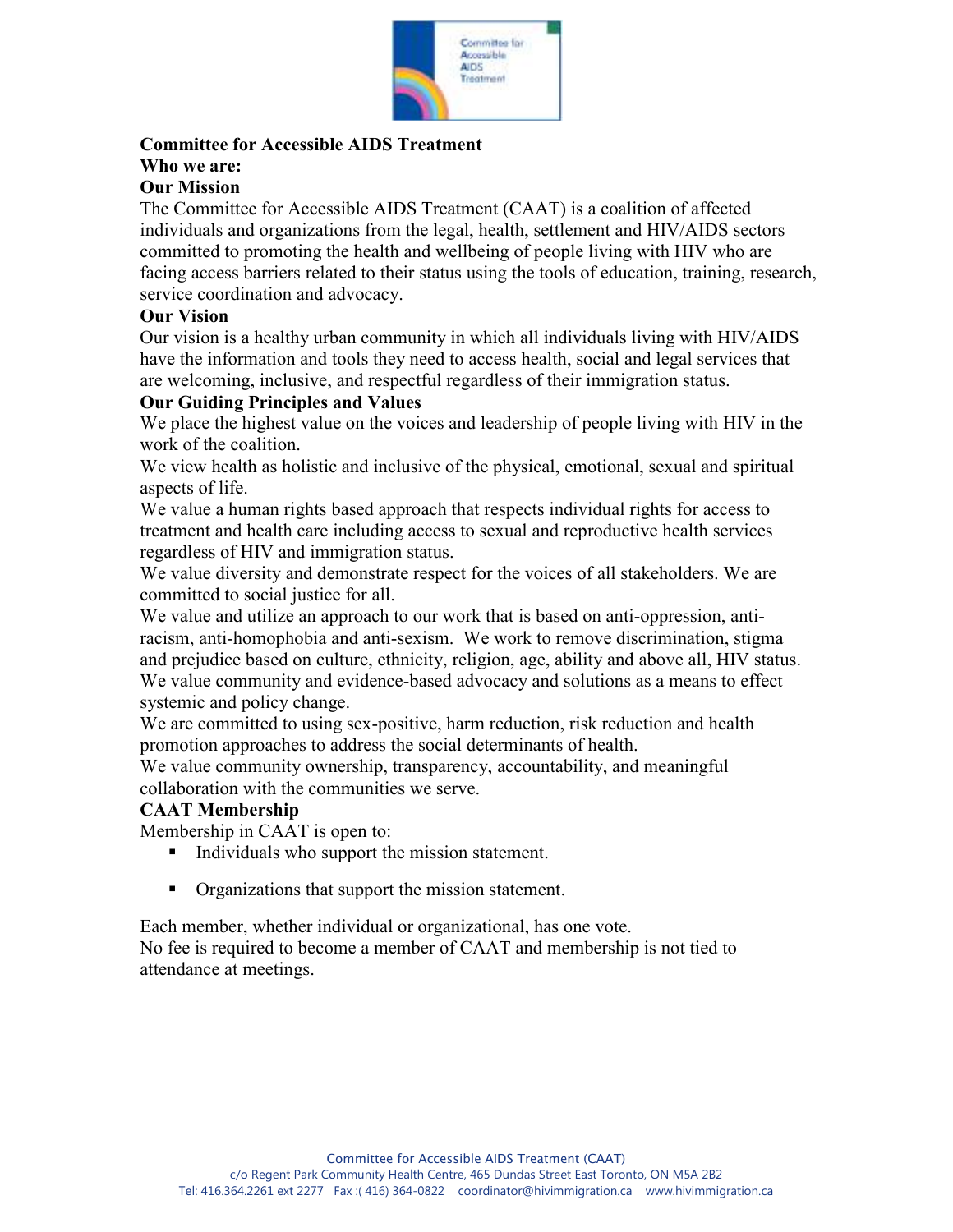

**The Recruitment Process Completed applications must be returned by Thursday, October 10th, 2013.** Applicants will stand for nomination at the Annual General Meeting on 17<sup>th</sup> October

#### **CAAT Steering Committee Nomination Form 2013**

| We are nominating the above person as an: (check one only)<br>Individual community representative or                |                 |
|---------------------------------------------------------------------------------------------------------------------|-----------------|
| The candidate will bring the following skills and qualities to contribute to the CAAT<br><b>Steering Committee:</b> | (Max 100 words) |

By submitting the above nomination, we confirm that:

a) \_\_\_\_\_the nominee has agreed to accept the nomination;